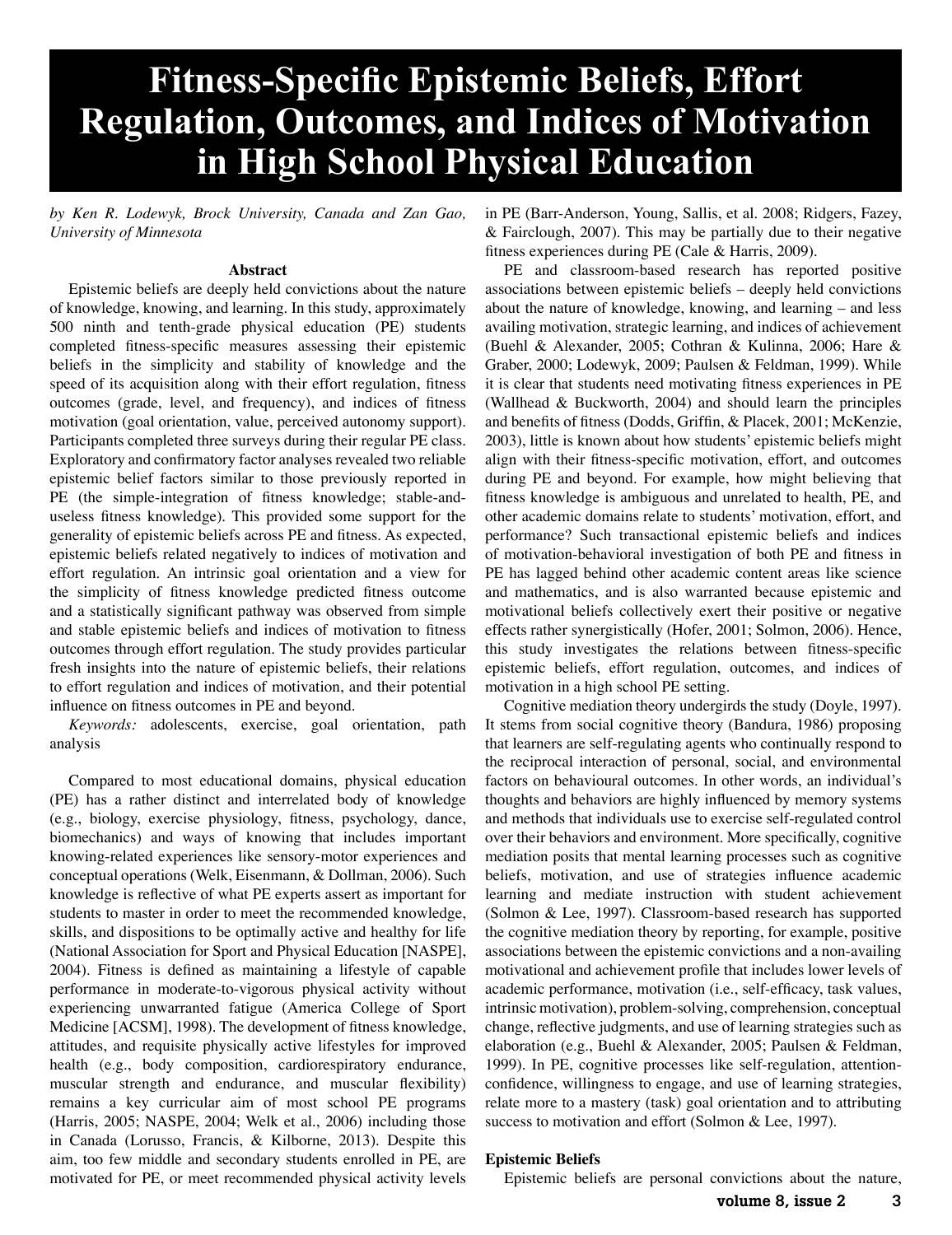sources, and limits of knowledge (Hofer, 2001). Educational research supports four dimensions of students' epistemic beliefs; namely, the source, simplicity, and stability of knowledge, and the speed of its acquisition (for a review, see Bendixen & Feucht, 2010). The source of knowledge reflects how much a learner believes that knowledge is self, or socially-constructed, rather than passed down from authoritative sources, such as books or experts like teachers or coaches. Individuals can believe that knowledge is more-or-less simple (made up of easily understood isolated facts) or complex (comprising ambiguous, difficult, and interrelated concepts). To illustrate, a student who believes in the simple-integration of fitness knowledge views relevant information and understanding as relatively isolated from concepts, activities, and information in other courses (e.g., math, science) or disciplines in PE (e.g., dance, games). Stable knowledge reflects the view that knowledge is rather unchanging, certain, inflexible, or absolute rather than adaptable, relative, or evidence-based. Finally, learners can believe more or less that the knowledge can be accrued quickly or not at all. Although not necessarily in a linear pattern, epistemic beliefs tend to mature with age, especially during high school (Schommer, 1993). They progress from a rather dualistic perspective (e.g., knowledge as absolute and/or simple), through a relativistic or highly individualistic phase, to what is considered a more reasoned capacity to evaluate, synthesize, and justify numerous conflicting viewpoints according to context (Hofer, 2001). For example, students' with more advanced epistemic beliefs about fitness would understand the complexity and interrelated nature of an issue or concept, such as weight control and formulate judgments and opinions that are reasoned and justified while appropriately accounting for emotion, culture, and alternative views.

A few studies have investigated epistemic beliefs in PE. Cothran and Kulinna (2006) reported that middle school students with higher beliefs in the source and stability (see the aforementioned explanations of these) of knowledge in PE were more skeptical about the worthiness of the teacher using indirect teaching strategies like peer and inquiry-based styles, and were more prone to relying on the teacher as the sole source of knowledge. Lodewyk (2009) found that a belief in simple knowledge can stifle learners' critical outcomes with learning tasks in PE that often require them to think, move, relate to others, and apply knowledge from several domains (e.g., science, mathematics, psychology) and disciplines (e.g., fitness, dance, games). Hare and Graber (2000) also suggested that such misconceptions about the simplicity of knowledge in PE relate to students' level of motor skill and strategic outcomes with different tasks in PE. These and other researchers (Bendixen & Feucht, 2010; Solmon, 2006) have welcomed more study into the nature of epistemic beliefs in more fine-grained PE settings such as fitness.

Despite the noted importance of knowledge in PE disciplines like fitness, the only known epistemic belief studies relative to fitness in a PE setting are by Placek et al. (2001) and Bonello (2008) who qualitatively examined the naivety of middle-school students' mental conceptions and models of physical changes through fitness. Placek et al. (2001) found that the fitness conceptions reflected an incomplete understanding of the types, purpose, and principles of fitness, and that students generally equated fitness with looking good and being thin. Bonello (2008) indicated that students' fitness

explanations were generally diverse, integrated, evolving, and reflective of the complexity of the fitness concept, and were highly influenced by contextual factors such as the teacher's values and beliefs. Little is known about how epistemic beliefs relate to motivational beliefs, learning strategies like effort regulation, and outcomes like outcomes in a fitness setting.

# **Indices of Motivation**

Since motivation is a signal of one's motives or will to perform (Bandura, 1986), indices of motivation for this study are constructs with consistently significant positive associations to an enhanced will and successful performance of fitness outcomes in PE. The three used in this study are goal orientation, task value, and perceived autonomy support. Students with such an intrinsic goal orientation in PE are more prone to strive to demonstrate ability and the attainment of goals aligned more with mastery, learning, improvement, understanding, and effort as an end (intrinsic value) in itself. Conversely, extrinsically goal-oriented individuals in PE strive more for goals aligned with outward (performance) incentives such as grades, praise or recognition from others, appearance, and surpassing others (Ommundsen, 2004). Duncan and McKeachie (2005) reported that the extrinsic and intrinsic goal orientation corresponds closely to the ego and task oriented goal orientation (Xiang, Chen, & Bruene, 2005). Task values refer to students' perceptions of interest, use, and importance towards a learning task (Pintrich, Smith, Garcia, & McKeachie, 1991). Finally, perceived autonomy support refers to one's feelings of support, choice, guidance, and autonomy by significant others (e.g., teachers) in their lives (Ntoumanis, 2005). While each aligns with cognitive mediation theory (Doyle, 1997), goal orientations and task value have strong roots in social cognitive theory (Bandura, 1986) whereas perceived autonomy support originated from self-determination theory (Deci & Ryan, 2002). For example, perceived autonomy support contributes to the explanation of achievement within self-determination theory primarily through an intrinsic need to actualize personal potential and through positive experiences of competence, autonomy, and relatedness.

Each of these indices of motivation has been consistently and empirically linked to each other, positive fitness outcomes, and a host of fitness-achievement factors. To illustrate, since goals prompt students to organize their volition in order to meet those goals, goal orientation is an important determinant of successful cognitive mediation through its association to a deeper approach to studying (Ferrer-Caja & Weiss, 2000). In other words, students who tend to pursue goals that are more intrinsic tend to put forth the necessary strategic and purposeful effect to accomplish those goals (Pintrich, Marx, & Boyle, 1993). Although intrinsic goal orientation has been more highly associated with learning in PE, both intrinsic and extrinsic goal orientations can be considered availing especially if the motivational climate of the class is mastery-oriented (Chen & Ennis, 2004). In regards to task value, although related to achievement in PE (Zhang, Solmon, & Gu, 2012), task values have more strongly predicted achievementrelated learning constructs such as individuals' task choice, intentions, effort, and persistence in PE and physical activity during and out of school (Gao, Newton, & Carson, 2008). In relating task values to fitness knowledge, Chen and Chen (2012) found that high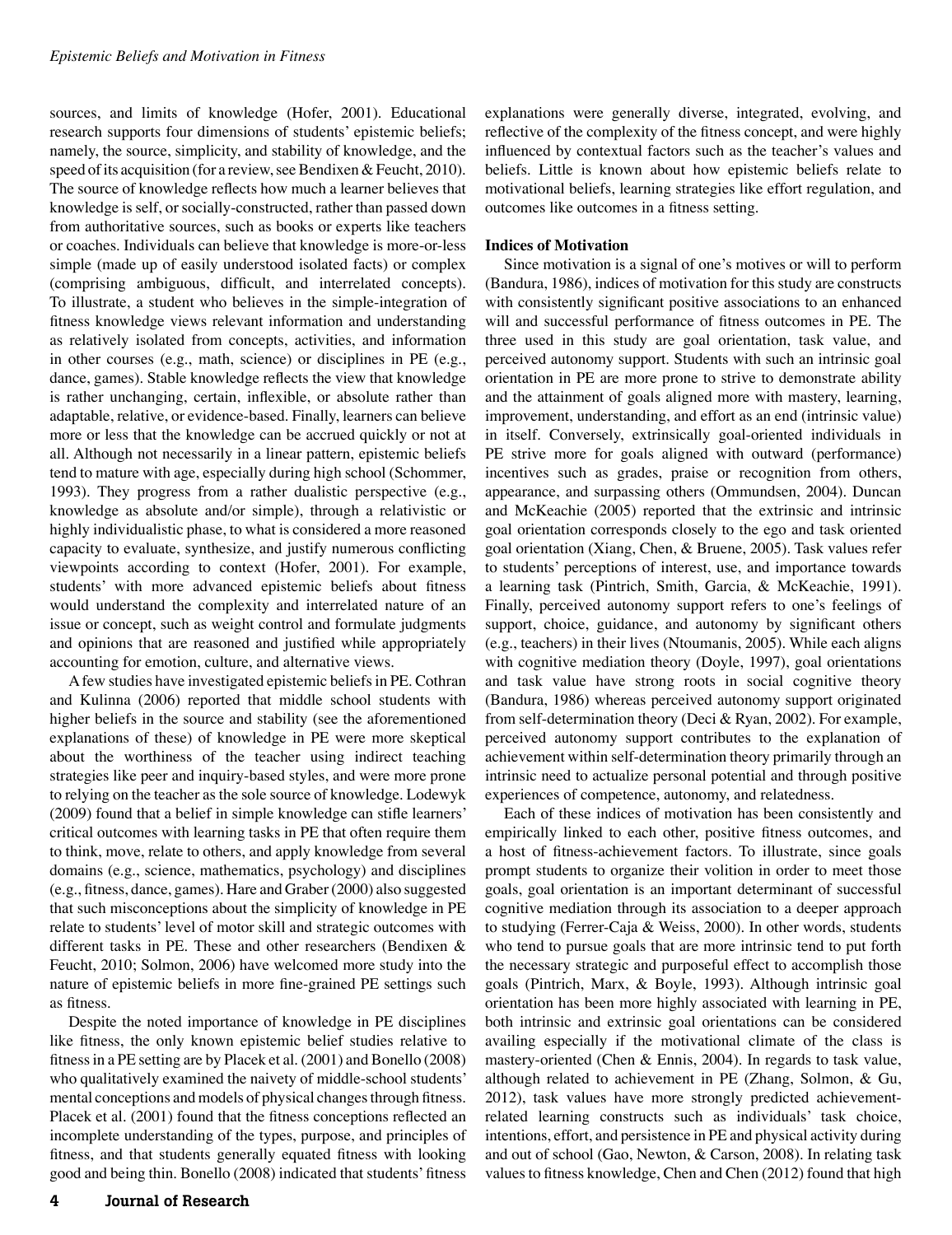school students lacked conceptual knowledge about health-fitness and a deep understanding of its relevance and application to their lifestyles. They attributed this in part to students' lack of value for the knowledge and reported links between task values and in-class physical activity. Among many correlates of students' perceived autonomy support from teachers, researchers have noted particular links to need satisfaction, value beliefs, self-efficacy, persistence/ effort, concentration, autonomous motivation, and being more physically active in school and in early adulthood (Haerens et al., 2010; Ntoumanis, 2005; Zhang et al., 2012). Little is known about how adolescent students' indices of motivation relate to their epistemic beliefs in conjunction with their effort regulation and fitness outcomes in a fitness setting.

# **Effort Regulation**

Effort regulation during learning – defined as strategically managing attention, persistence, and the overcoming of obstacles such as competing distractions, disinterest, and boredom in the pursuit of particular goals – has been effectively measured using self-report survey items (Pintrich et al., 1991). Regulating effort is a critical indicator of motivation and self-regulated learning particularly through its mediation of understanding, learning, and achievement in academic settings (Duncan & McKeachie, 2005). Effort regulation has been associated with improved performance in PE (Luke & Hardy, 1999; Solmon & Lee, 1997) and fitness (Vansteenkiste, Simons, Soenens, & Lens, 2004). It has also been linked to mastery and performance-approach goals in high school PE (Agbuga & Xiang, 2008), availing learning strategies (elaboration and help seeking), and believing that ability is alterable or learned rather than inflexible (Ommundsen, 2003). More needs to be discovered about the path relations between students underlying fitness-specific epistemic beliefs, effort regulation, indices of motivation, and their performance in a fitness setting. Such understanding would help researchers and practitioners to account for such constructs when designing interventions to improve students' outcomes in fitness.

# **Objectives**

There were four specific objectives and corresponding hypotheses for this study. First, the factor structure of epistemic beliefs about fitness was determined. Underlying worldviewlike epistemic beliefs tend to remain consistent across domains, whereas other epistemic beliefs, including the belief in simple and stable knowledge, differ between domains such as math, science, social studies, history, and psychology (Bendixen & Feucht, 2010; Buehl & Alexander, 2005; Buehl, Alexander, & Murphy, 2002). These domain differences may be explained in part by variant structure of these domains or the specificity of the measures being used. For example, math and physics domains tend to rely on more algorithmic or computational procedures compared to lessstructured domains like history and science which may require more use of critical thinking processes (Buehl et al., 2002; Hofer, 2002). Since the structure and importance of knowledge and learning in fitness as a discipline within PE does not appear to differ dramatically from PE as a domain, we expected the epistemic belief factor structure for fitness in this study to be the similar to those found earlier in high school PE (Lodewyk, 2009). In that study the four items representing the source of knowledge failed to load onto a factor. Since no valid and reliable quantitative assessments for the source of knowledge dimension of epistemology applicable to PE are evident; and, because developing such a measure was beyond the scope of this study, we did not assess it herein. It would be helpful if future research developed such a quantitative measure for the source of knowledge to complement some of the existing qualitative methods for assessing aspects of it in PE (Cothran & Kulinna, 2006) and fitness (Bonello, 2008; Placek et al., 2001).

The remaining objectives of this study involved the assessment of construct relations. Second, bivariate relations were explored between fitness-specific epistemic and motivational beliefs, effort regulation, and fitness outcomes in PE. Indices of motivation (intrinsic and extrinsic goal orientation, perceived autonomy support, fitness value), effort regulation, and fitness outcomes were expected to relate positively whereas relations between these constructs and epistemic beliefs were hypothesized to relate negatively. Third, the prediction of fitness outcomes by the epistemic beliefs and indices of motivation was assessed. We proposed that epistemic beliefs would predict fitness outcomes, yet not when adding the variance accounted for by the indices of motivation. Finally, path analyses procedures in classroom-based research have revealed that effort regulation is both a function of motivational and cognitive beliefs and predicts academic achievement (Pintrich 1994). This and the aforementioned relationships between this study's constructs in PE and fitness, warrant our fourth objective and hypothesis predicting a significant pathway (Figure 1) between students' epistemic beliefs, indices of motivation, effort regulation, and outcomes in fitness.



*Figure 1* 

*Notes.* Simple integration of fitness knowledge=SIFK; Stable and useless fitness knowledge=SUFK; Intrinsic goal orientation-IGO; Extrinsic goal orientation=EGO; Fitness value=FV; Perceived autonomy support=PAS; Effort regulation = ER; FIT = fitness; Fitness $G = z$  score mean of PE grade; Fitness $L = z$  score mean of fitness level; Frequency = frequency of weekly exercise beyond PE. All paths are significant. The coefficients on the straight lines are the standardized regression weights; the coefficient right above the rectangles of dependent variable is squared multiple correlation (.22).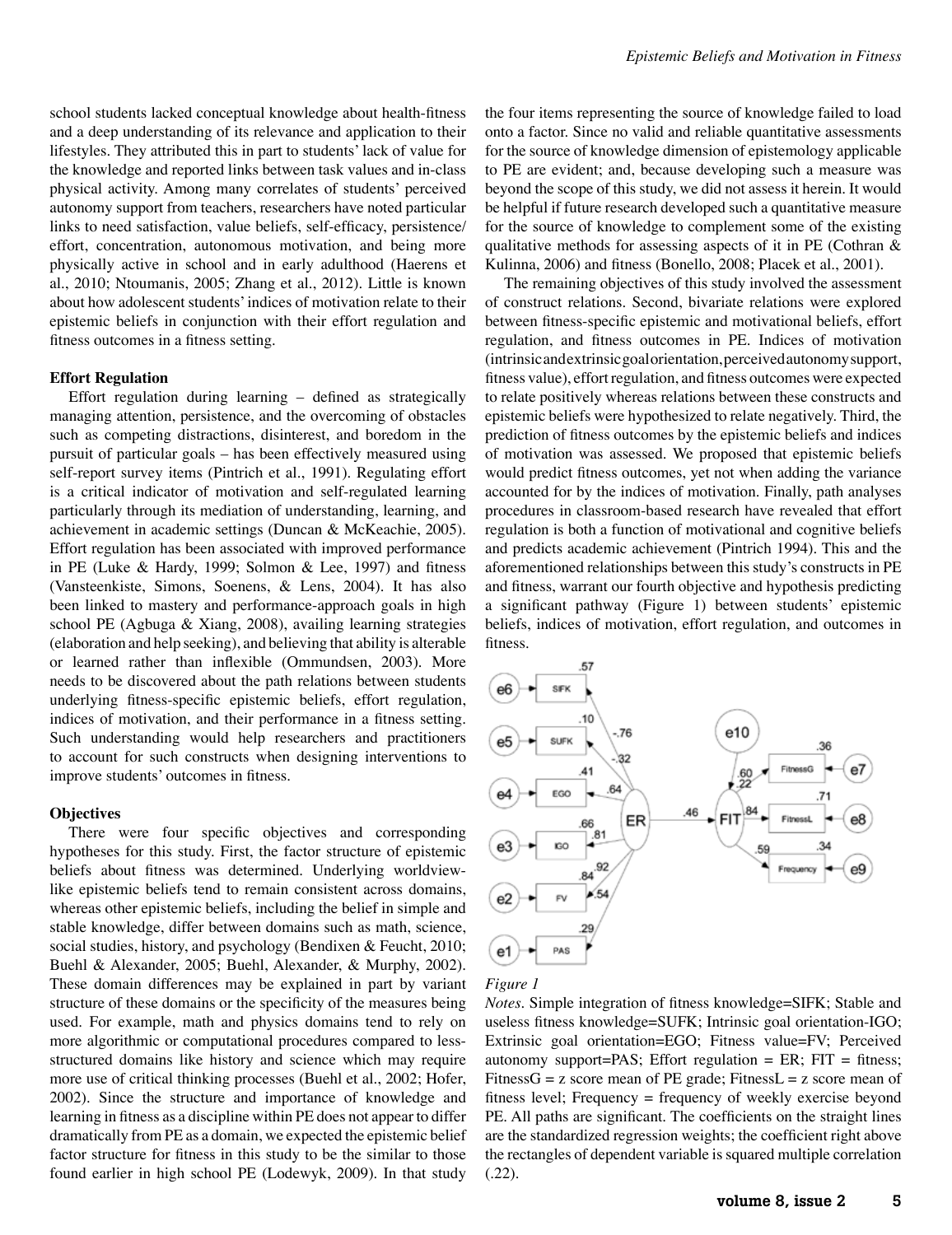# **Method**

**Participants and Procedure** 

The sample consisted of 513 voluntary students (261 males, 252 females; mean age = 15.25) in grade nine ( $n = 376$  students) and ten (n = 137 students) out of a possible 731 students (70%) participation rate). The sample was from seven public high schools ( $n = 353$ ) and one independent high school ( $n = 91$ ) in mainly south-western Ontario (Canada), and one independent high school ( $n = 69$ ) in south-western British Columbia (Canada). The majority of the students were from middle-class socioeconomic status and Caucasian (85.4%). The sample completed three short questionnaires assessing their demographics (e.g., gender, estimated fitness level, exercise frequency, and fitness grade), epistemic beliefs about fitness, and motivation for fitness. Surveys were administered in each school during their regular semesterlong (five-month) PE classes and from November to February, which was just past the midway point of their course. Thus, students had completed over half of the curricular fitness content of their PE course. Surveys were administered by the principal investigator using a prepared script, except for in one school wherein the vice-principal administered the survey, using the same script. However, those surveys  $(n = 69)$  were returned without the demographic measure attached to the survey with the other measures. Since completing the exploratory and confirmatory factor analyses to fulfill the first research question one was not dependent on this alignment, those participants were only included in the first analysis. This resulted in a final sample of 441 (221 boys, 220 girls; 73.6% Caucasian) for all other analyses.

Health fitness is emphasized in health and PE courses in the curriculum of each province and territory of Canada with an average of 7% of course level expectations attributed to it (Lorusso et al., 2013). For example, the ninth and tenth grade PE course in Ontario is titled Healthy Active Living Education (Ontario Ministry of Education and Training [OMET], 1998) and primarily houses the fitness outcomes in the active living strand of the curriculum. These include both knowledge-based outcomes (i.e., being aware of the benefits of health-related fitness and how it relates to health and well-being) and applied outcomes (i.e., the design, participation, and monitoring of daily personal health-related fitness status, plans, activities, and goals). Applied outcomes were typically integrated into lessons with other content whereas most of the knowledge-based outcomes were typically taught more discretely within classroom-based fitness theory lessons when the gymnasium or outside fields were not available and/or during inclement weather. To confirm that teachers' practices in the ninth and/or tenth-grade PE courses in this study were generally coinciding with such curricular aims, 16 (8 males, 8 females; all Caucasian, mean age 42.7) PE teachers whose classes participated in this study voluntarily completed a survey asking (among other items) the percentage of time during the year they taught fitness, the percentage (weight) of the students' PE grade that they allotted to fitness, and how much (on a scale from 1 = *strongly disagree* to 5 = *strongly agree*) their primary goal in those PE courses was to develop fitness in students. Results revealed that  $16.75\%$  (SD = 10.28) of the course was used to teach fitness;  $11.88\%$  (SD = 4.43) of the students' PE grade was for fitness; and fitness was generally a noteworthy aim in PE  $(M= 3.31, SD=1.08)$ .

# 6 Journal of Research

## *Measures*

**Fitness outcomes.** Similar to others using self-reported physical activity levels (Shen, McCaughtry, & Martin, 2007), fitness outcomes in this study was a composite (mean) reflection of each student's self-reported fitness grade, fitness level, and frequency of active exercise. This data was compiled from the *Demographic Questionnaire* on which students were asked to report information such as their grade level, gender, ethnicity, usual grade for fitness in PE (%), level of fitness compared to others their age and gender (rated from  $0 = \text{very poor}$ , to,  $4 = \text{very good}$ ), and frequency of active exercise at least 30 minutes per day (rated from 0 = *never*, to, 4 = *everyday*). Responses to the last two items were coded using the actual ratings (0-4). A fitness grade was included as a fitness outcome because of the noted importance of students' mastery of the fitness knowledge, skills, and dispositions taught in physical education (OMET, 1998; see also the results of the teacher survey reported earlier) that have also been associated with active and healthy lifestyle outcomes (Harris, 2005; NASPE, 2004; Welk, et al., 2006). The other two items representing fitness outcomes (level of fitness and frequency of active exercise) reflect important fitness outcomes in PE (McKenzie, 2003) and are staple and valid selfreport questions of health-related fitness on established surveys like the *Healthy Physical Activity Questionnaire* that is part of the most commonly used health-fitness assessment tool in Canada called the *Canadian Physical Activity, Fitness, and Lifestyle Approach* (Warburton, Nicol, & Bredin, 2006). The frequency of active exercise item has also been used to similarly assess physical activity level in ninth-graders (Haugen, Ommundsen, & Seiler, 2013).

**Epistemic beliefs about fitness.** Epistemic beliefs about fitness were assessed using the 16-item *Beliefs about Epistemology in Physical Education Questionnaire* developed and validated by Lodewyk (2009) in high school PE. In that study, epistemic beliefs had a suitable factor structure, confirmatory fit statistics, internal consistency reliability coefficients, and criterion validity through anticipated relations with ability conceptions and achievement in PE. That measure was re-named the *Epistemic Beliefs for Fitness in PE Questionnaire* for this study and each of the items was slightly altered for relevance to fitness (e.g., replacing "PE" with "fitness in PE"). A 5-point Likert scale ranging from 1 or "*strongly disagree*" to 5 or "*strongly agree*" was used. The measure assesses three epistemic scales: simple integration of fitness knowledge ("I try my best to link the different information about fitness that we are taught in PE and health."), stable fitness knowledge ("Information learned about fitness is useless outside of school."), and quick learning ("Knowing how to get fit and why it is important is something that can be learned quickly"). Scale scores consisted of the computed mean for the set of items comprising that scale.

**Effort regulation and indices of motivation for fitness.** To assess students' perceived autonomy support for fitness in PE, the short form (six items) of the *Learning Climate Questionnaire* commonly used in PE research and demonstrating high internal reliability (e.g., .82 in Ntoumanis, 2005; .91 in Zhang et al., 2012), was used. A sample item is: "I feel that my PE teachers provide me choices and options in how to work on my fitness in PE." Relevant scales from the *Motivated Strategies for Learning Questionnaire* (MSLQ; Pintrich et al., 1991) were used to assess fitness-specific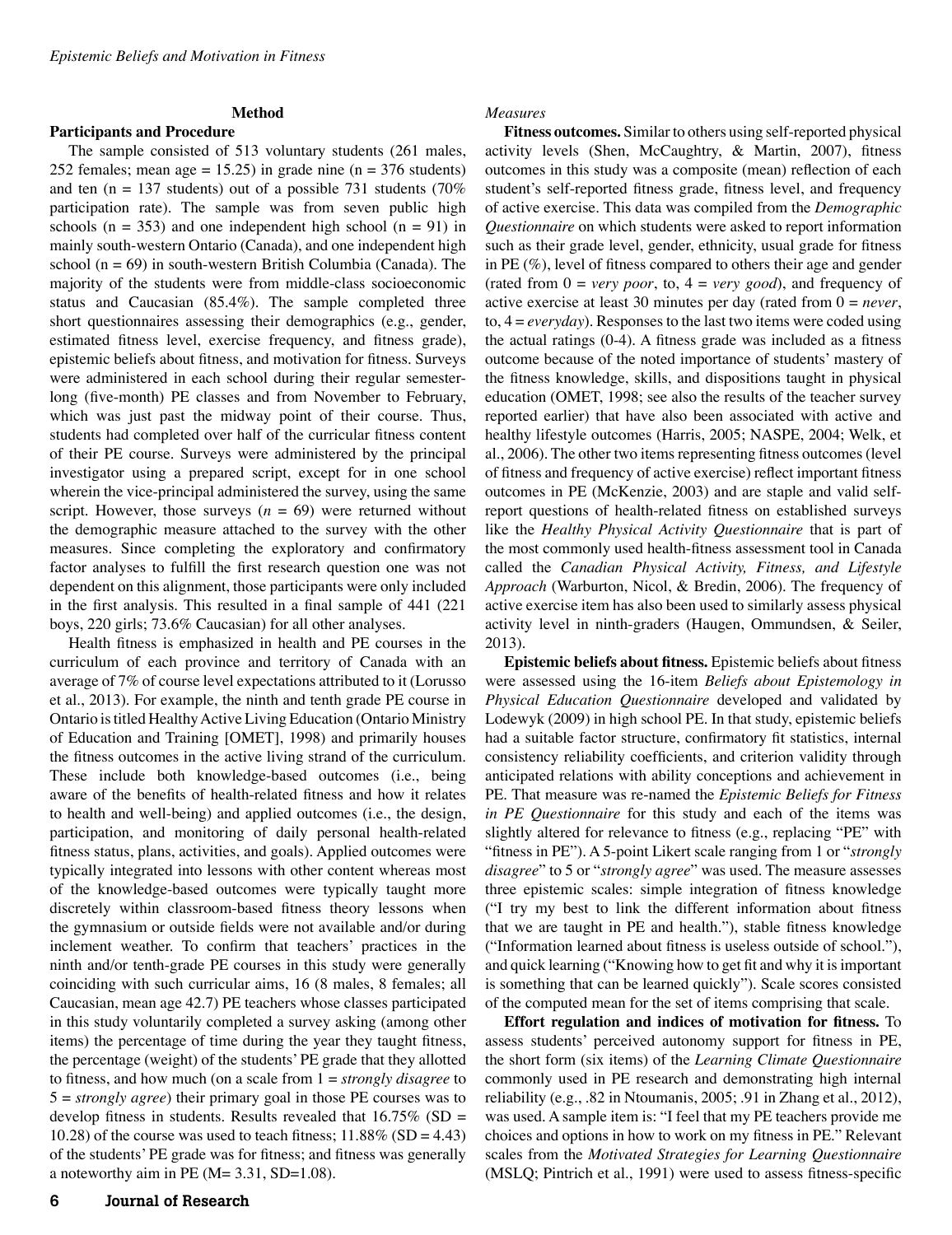intrinsic goal orientation (IGO; four items), extrinsic goal orientation (EGO; four items), fitness value (six items), and effort regulation (four items). These scales of the MSLQ have sound validity reflected in their expected associations to numerous achievement and its related constructs in a host of studies across educational domains (for a review, see Duncan & McKeachie, 2005). For example, Ommundsen (2003) found that effort regulation had a positive predictive relationship to incremental ability conceptions and a negative one to entity ability conceptions in PE. Satisfactory internal reliability has also been reported for effort regulation (.83) by Ommundsen (2003), and for EGO (.80), IGO (.81) and task value (.86) by Lodewyk, Winne, and Jamieson-Noel (2009). The measures for effort regulation and indices of motivation used a 7 point Likert scale ("1 = *not at all true of me*" to "7 = *very true of me*"). Sample items include: "In a PE class like this, I like fitness material and activities that make me more curious, even if it is hard to learn." (IGO); "I want to do well in the fitness part of PE because it is important to show my fitness ability to my family, friends, teacher, or others." (EGO); "It is important for me to learn the fitness information taught in PE." (Fitness Value); and, "I work hard to do well in the fitness activities in PE even if I don't like what we are doing" (Effort Regulation).

# **Data Analysis**

The size of the sample was sufficient (Schumacker & Lomax, 2010; Tabachnick & Fidell, 2001) for each of the following analyses. To answer the first research question, an exploratory factor analysis with oblique rotation (Delta = 0), a minimum eigenvalue of 1.0, and a factor loading cut-off of .46 was performed, followed by a confirmatory factor analysis to verify the fit of the epistemic belief data. The cut off score of .46 that we set for the factor loadings was based on Tabachnick and Fidell's (2001) recommendation that a minimal value of .32 is required and any above .45 is considered fair. The loadings are also consistent with other loadings in educational research assessing epistemic beliefs (e.g., Braten & Stromso, 2004; Schommer, 1993). Following an analysis of multivariate outliers using Mahalanobis Distance  $(p < .001)$  as the criterion, three students were deleted from the overall sample, resulting in a final sample of 510. The sample was divided into two randomly selected groups of 255 cases, with one group for the exploratory factor analysis and the other group for the confirmatory factor analysis. Indicators of goodness of fit for the confirmatory factor analysis model were the Chi square/d.f., comparative fit index (CFI), the Goodness of Fit Index (GFI); and (d) the root mean square error of approximation (RMSEA).

To answer the remaining three research questions, data cleaning and preparation procedures were performed on the motivational and indices of fitness data. Any observations with invalid data values or missing values from these measures were removed, if they could not be verified and fixed as were cases with standard deviations greater than three (Tabachnick & Fidell, 2001), which culminated in the deletion of 47 cases and a sample of 394 for the remaining analyses. In order to place all the three items representing fitness outcomes (estimated fitness grade, level, and exercise frequency) on an equivalent scale for the eventual computation of their mean to represent fitness outcomes, each was standardized by converting it to a Z score (i.e., a mean of 0 and a standard deviation of 1).

For the second research question, Pearson product-moment correlations and internal consistency reliability coefficients were calculated. A hierarchical regression analysis was used to test the prediction of fitness outcomes by epistemic beliefs (step one) and by epistemic beliefs and indices of motivation (step two). For the fulfillment of the third research question, a path analysis was employed using Amos 5.0 (Arbuckle, 2003) to test the predictive utility of effort regulation to fitness outcomes. In this study, effort regulation and fitness outcomes were the latent variables. Specifically, SIFK, SUFK, EGO, IGO, fitness value, and PAS were indicators of effort regulation; whereas fitness grade, fitness level, and exercise frequency were indicators of fitness outcomes (see Figure 1). Maximum likelihood estimation was used to evaluate the fit of the model to the empirical data. Acceptable model fit was assessed using multiple indices. The overall fit of the model to the data was examined through the chi-square test  $(\chi^2)$ . A non-significant  $\chi^2$  indicates acceptable model fit (Tabachnick & Fidell, 2001). Root mean square error of approximation (RMSEA) represents closeness of fit, and values approximating .06 and zero demonstrate close and exact fit of the model (Schumacker, & Lomax, 2010). The comparative fit index (CFI), the Tucker-Lewis index (TLI), and the normed fit index (NFI) test the proportionate improvement in fit by comparing the hypothesized model (over identified model) with a just identified model. Acceptable model fit represents CFI, TLI, and NFI values higher or equal to .95 (Schumacker, & Lomax, 2010).

### **Results**

To fulfill the first objective, an exploratory factor analysis extracted 11 items across three factors explaining 36.81% of the variance (see Table 1). The first factor was identified as simpleintegration of fitness knowledge (SIFK), and loaded on five items accounting for 22.22% of the variance. The second factor, called stable and useless fitness knowledge (SUFK), consisted of four items and explained 10.54% of the variance. The third factor (quick learning of fitness knowledge) loaded only two items, explained 4.06% of the variance, and had a low internal consistency reliability coefficient (.48) so it was omitted from further analysis in this study. Since each SIFK item had a positive valence they were recoded to reflect the negative connotation of the SIFK title and that of the SUFK. The confirmatory factor analysis was subsequently performed with the second data set and revealed a suitable fit (Tabachnick & Fidell, 2001) for the factor model (Chi square/d.f. =2.93; *p* < .05; CFI = .93; GFI= .92; SRMEA = .06). Therefore the two-factor structure was retained and used for further analysis. Internal consistency reliability coefficients were .75 (SIFK) and .68 (SUFK).

The second objective of the study was to explore relations between fitness-specific epistemic beliefs, indices of motivation, and outcomes in PE. Descriptive statistics, scale internal consistency reliability coefficients, and bivariate correlations are presented in Table 2. The reliability coefficients for each scale was satisfactory for scales under 10 items (Loewenthal, 1996). The means (with standard deviations in parenthesis) for the three fitness outcome variables were 81.15 (10.42) for fitness grade, 2.76 (.91) for fitness level, and 2.38 (1.03) for frequency of actively exercising. These values were averaged to generate an overall z-score to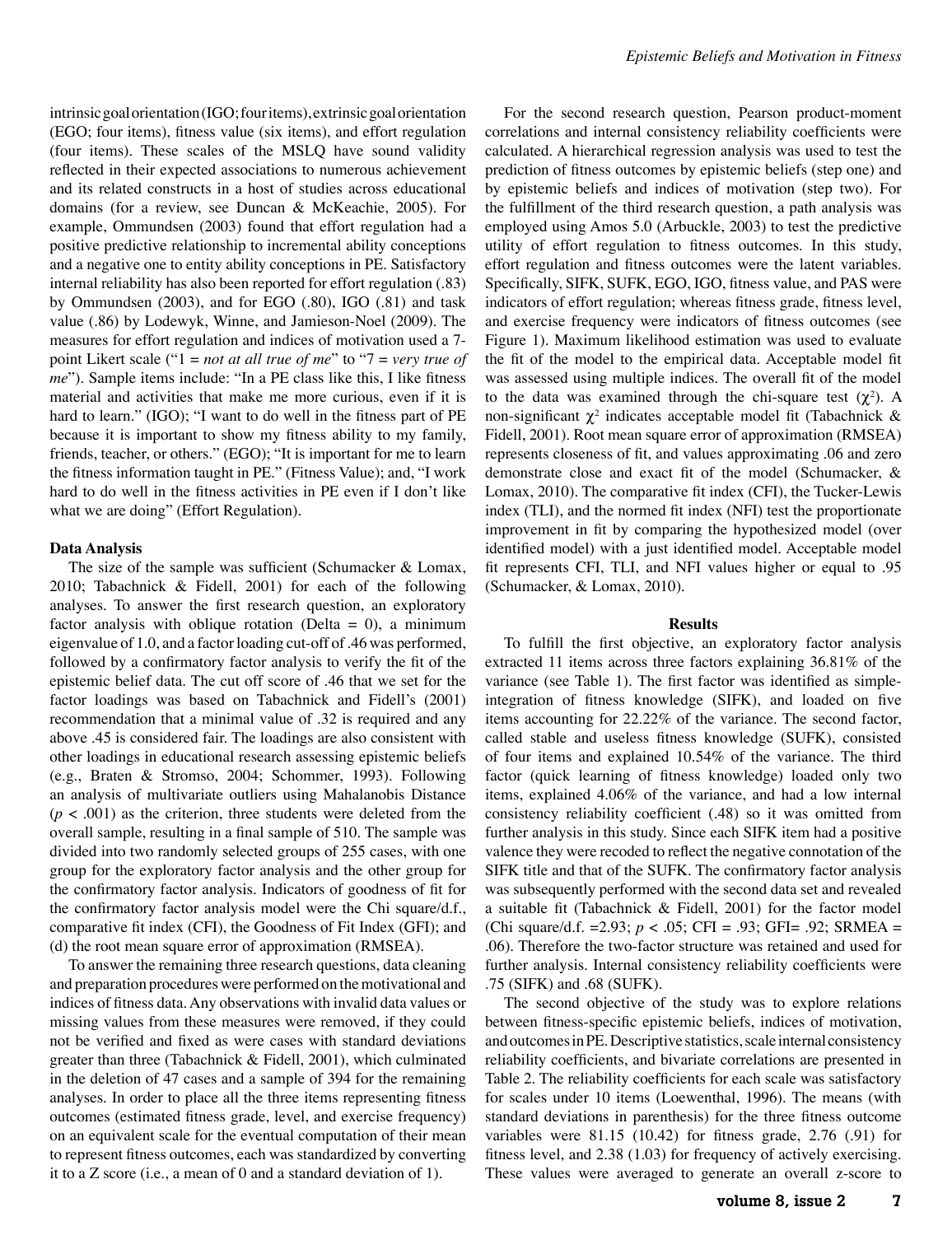| <b>Table 1. Factor Loadings Epistemic Beliefs for Fitness</b><br>in PE $(N = 255)$                                                                                                                                                                                                                   |             |             |      |  |  |  |  |  |  |
|------------------------------------------------------------------------------------------------------------------------------------------------------------------------------------------------------------------------------------------------------------------------------------------------------|-------------|-------------|------|--|--|--|--|--|--|
| Items and Factors $(\alpha)$                                                                                                                                                                                                                                                                         | <b>SIFK</b> | <b>SUFK</b> | QL   |  |  |  |  |  |  |
| 1. Knowing about fitness relates to day to day                                                                                                                                                                                                                                                       |             |             |      |  |  |  |  |  |  |
| life.                                                                                                                                                                                                                                                                                                | .68         |             |      |  |  |  |  |  |  |
| 2. I can use what I learn about fitness in PE in                                                                                                                                                                                                                                                     |             |             |      |  |  |  |  |  |  |
| other areas of my life.                                                                                                                                                                                                                                                                              | .62         |             |      |  |  |  |  |  |  |
| 3. I try my best to link the different information                                                                                                                                                                                                                                                   | .59         |             |      |  |  |  |  |  |  |
| about fitness that we are taught about in PE.<br>4. It is important for students to connect the new                                                                                                                                                                                                  |             |             |      |  |  |  |  |  |  |
| ideas learned about fitness to what they already                                                                                                                                                                                                                                                     |             |             |      |  |  |  |  |  |  |
| know.                                                                                                                                                                                                                                                                                                | .59         |             |      |  |  |  |  |  |  |
| 5. There are connections between what we learn                                                                                                                                                                                                                                                       |             |             |      |  |  |  |  |  |  |
| about fitness in PE and information that is                                                                                                                                                                                                                                                          |             |             |      |  |  |  |  |  |  |
| taught in other courses.                                                                                                                                                                                                                                                                             | .53         |             |      |  |  |  |  |  |  |
| 6. It is a waste of time to try to get fit if you are                                                                                                                                                                                                                                                |             |             |      |  |  |  |  |  |  |
| already out of shape.                                                                                                                                                                                                                                                                                |             | .74         |      |  |  |  |  |  |  |
| 7. Information learned about fitness is useless                                                                                                                                                                                                                                                      |             |             |      |  |  |  |  |  |  |
| outside of school.                                                                                                                                                                                                                                                                                   |             | .64         |      |  |  |  |  |  |  |
| 8. If I cannot quickly understand how to be fit,<br>it usually means I will never understand it.                                                                                                                                                                                                     |             | .63         |      |  |  |  |  |  |  |
| 9. The information we learn in PE about how to                                                                                                                                                                                                                                                       |             |             |      |  |  |  |  |  |  |
| be physically fit mainly consists of isolated                                                                                                                                                                                                                                                        |             |             |      |  |  |  |  |  |  |
| facts rather than concepts that relate to each other.                                                                                                                                                                                                                                                |             | .46         |      |  |  |  |  |  |  |
| 10. Most things worth knowing about fitness are                                                                                                                                                                                                                                                      |             |             |      |  |  |  |  |  |  |
| easy to understand.                                                                                                                                                                                                                                                                                  |             |             | .68  |  |  |  |  |  |  |
| 11. Knowing how to get fit and why it is important                                                                                                                                                                                                                                                   |             |             |      |  |  |  |  |  |  |
| is something that can be learned quickly.                                                                                                                                                                                                                                                            |             |             | .48  |  |  |  |  |  |  |
| Total Variance Explained (36.81%)                                                                                                                                                                                                                                                                    | 22.22       | 10.54       | 4.06 |  |  |  |  |  |  |
| <i>Notes</i> . Based on an exploratory principal axis factor analysis with oblique<br>rotation; $SIFK = Simple Integration of Fitness Knowledge$ ; $SUFK =$<br>Stable and Useless Fitness Knowledge; QLFK = Quick Learning of<br>Eitness Knowledge, Each SIEK item had a positive valence, which was |             |             |      |  |  |  |  |  |  |

Fitness Knowledge. Each SIFK item had a positive valence, which was recoded to a negative valence to match that of SUFK and QL and its title.

represent students' fitness outcomes. The bivariate correlations were as hypothesized. For example, the indices of motivation related positively to each other and to effort regulation and fitness outcomes. Both SIFK and SUFK related negatively to each of the other constructs; however, except for effort regulation, relations to SIFK were notably higher than those to SUFK.

A hierarchical regression analysis was used to answer the third objective; namely, the hypothesized predictive utility of the epistemic followed by the epistemic belief and motivational variables on fitness outcomes. The results revealed that epistemic beliefs predicted fitness outcomes in the first step,  $F(2, 364) =$ 18.44, *p* < .001, with only SIFK (*p* < .001) not SUFK (*p* = .37) emerging as a predictor. Only intrinsic goal orientation was significant when each of the epistemic beliefs and indices of motivation were entered into the second step of this model, *F* (6,  $360$ ) = 14.27,  $p < .001$  signaling that when the variance accounted for by epistemic beliefs was controlled for in the model, only an intrinsic goal orientation accounted for a statistical additional portion of the variability attributed to fitness outcomes. SUFK, extrinsic goal orientation, fitness value, and perceived autonomy support did not add significantly to the prediction.

Finally, a path analysis was used to test the relationships among students' fitness specific epistemic beliefs, indices of motivation, effort regulation, and their outcomes in fitness. The model

**Table 2.** *Descriptive Statistics, Internal Consistency Reliability Coefficients, and Scale Correlations (N = 394)*

| nemont) coojjietems, ana bean col<br>$1$ versions $141$<br>$\sim$ |        |                                         |      |           |        |        |            |             |  |  |
|-------------------------------------------------------------------|--------|-----------------------------------------|------|-----------|--------|--------|------------|-------------|--|--|
| Scales                                                            |        | SIFK SUFK IGO EGO                       |      |           | FV     | ER     | <b>PAS</b> | <b>FITE</b> |  |  |
| Alpha                                                             | .75    | .68                                     | .76  | .69       | .84    | .75    | .84        | .70         |  |  |
| M                                                                 | 2.33   | 2.05                                    |      | 4.75 4.98 | 4.97   | 5.16   | 3.42       | $\mathbf 0$ |  |  |
| <b>SD</b>                                                         | .65    | .70 <sub>1</sub>                        | 1.07 | 1.13      | 1.02   | 1.12   | .77        | 1.00        |  |  |
| <b>SIFK</b>                                                       |        |                                         |      |           |        |        |            |             |  |  |
| <b>SUFK</b>                                                       | $.31*$ |                                         |      |           |        |        |            |             |  |  |
| IGO                                                               |        | $-.59*-.20*$                            |      |           |        |        |            |             |  |  |
| EGO                                                               |        | $-.45*$ $-.18*$ $.52*$                  |      |           |        |        |            |             |  |  |
| FV                                                                |        | $-0.70^*$ $-0.30^*$ $-0.75^*$           |      | $.59*$    |        |        |            |             |  |  |
| ER                                                                |        | $-43^*$ $-43^*$ $-53^*$                 |      | $.36*$    | $.53*$ |        |            |             |  |  |
| <b>PAS</b>                                                        |        | $-0.46^*$ $-0.17^*$ $-0.42^*$ $-0.34^*$ |      |           | $.48*$ | $.36*$ |            |             |  |  |
| <b>FITE</b>                                                       |        | $-30^*$ $-14^*$ $-42^*$ $-30^*$ $-33^*$ |      |           |        | $.37*$ | $.22*$     |             |  |  |

*Notes.*  $* p < .01$ . Fitness outcomes (z score mean of PE grade, fitness level, and frequency of weekly exercise beyond PE = FITE; Simple integration of fitness knowledge=SIFK; Stable and useless fitness knowledge=SUFK; Intrinsic goal orientation-IGO; Extrinsic goal orientation=EGO; Fitness value=FV; Effort regulation=ER; Perceived autonomy support=PAS.

demonstrated a good fit to the data,  $\chi^2$  (26, *N* = 394) = 1.822, CFI  $= .983$ , TLI = .97, NFI = .963, RMSEA = .046. Figure 1 shows the path diagram and standardized path coefficients of the model. All path coefficients were statistically significant at  $p < .05$ . Students' effort regulation positively predicted fitness outcomes  $(Y_{ER\text{-}fitness} =$ .46). All the indicators of effort regulation had significant effect on effort regulation ( $\Upsilon$  = -.32 to .92), and indicators of fitness outcomes had significant effect on fitness outcomes  $(Y = .59$  to .84). The overall variance in fitness outcomes explained by the model was 22%.

## **Discussion**

The study investigated the factor structure of epistemic beliefs about fitness along with relations and a pathway between fitnessspecific epistemic beliefs, effort regulation, outcomes, and indices of motivation in a high school PE setting. Study limitations include two scales with moderate reliability (.68, .69), the reliance on only quantitative self-report data, and the obvious lack of direct transfer of implications from the setting (e.g., demographics and curriculum) of this study to other rather unique contexts. We also note with caution that fitness outcomes might be evident in other ways than the mean of three self-report items (fitness level, grade, and frequency of weekly exercise outside of PE) used in this study and highlight the need for caution in over-generalizing the results pertaining to epistemic beliefs across cultures since these have been shown to vary in some (Benedixen & Feucht, 2010). We welcome new research in various PE setting to further enhance the epistemic measure used herein. Despite these concerns, several novel implications stem from this study about the teaching of fitness with the hope that more students will better engage in health-fitness pursuits.

The results revealed two theoretically and statistically credible epistemic belief factors through conceptual similarities to those reported in a more general study of epistemic beliefs in PE (Lodewyk, 2009; Lodewyk & Sullivan, 2010), a confirmation of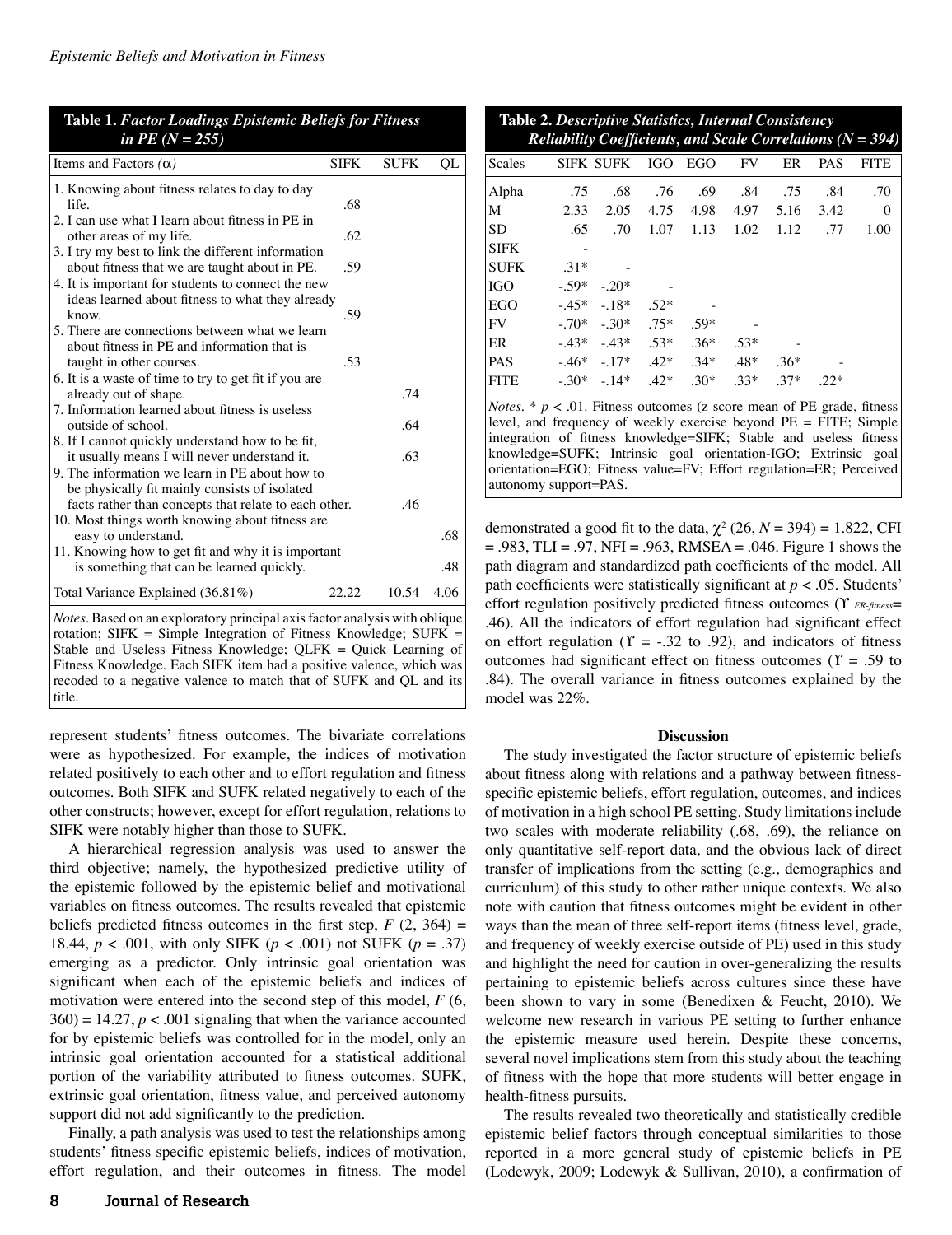their fit to the factor model, and satisfactory numbers of factor items and statistical values (i.e., variance accounted for by each factor, factor loadings, and internal consistency reliability coefficients). These two factors were also logically and statistically related to indices of motivation and fitness engagement in this study. The similarity of the structure and name for these epistemic factors to those in other educational domains like history or math (Buehl & Alexander, 2005; Hofer, 2002) supports the generality of beliefs about the simplicity and stability of knowledge beyond fitness to across PE (Lodewyk, 2009) and several other educational domains (Hofer, 2001; Schommer, 1993). It appears that in each of these curricular contexts, knowledge can be viewed by students as more or less simply integrated (ambiguous, isolated, not interconnected with or relevant elsewhere), and stable or useless (unchanging or changeable and of little value). This domain-generality is noteworthy because of some evidence supporting the specificity of epistemic beliefs in domains like science. As noted earlier, epistemic beliefs may be relatively generalized or specialized, depending on the structure of the domain, task, or assessment which explains the invariant configurations of epistemic beliefs across some domains (Buehl & Alexander, 2005). The results herein validly indicate that students are often not aware of the value of fitness knowledge, its complexity and malleability relative to their overall health and well-being, or the degree of their empowerment to set and adhere to personal fitness goals through the design and monitoring of their fitness status, plans, and activities.

New evidence of statistical links between fitness-specific epistemic beliefs, outcomes, and indices of motivation has been generated from this investigation. Similar relations between effort, fitness outcomes, and indices of motivation have been reported previously in PE (e.g., Ntoumanis, 2005; Ommundsen, 2003; Solmon & Lee, 1997; Xiang et al., 2005) and within fitness (Gao et al., 2008; Cale & Harris, 2009). Another contribution of the study was the realization that students with an elevated belief in the simplicity (relatively isolated from concepts, activities, and information in other courses or disciplines in PE) and stability of fitness knowledge in PE (unchanging, certain, inflexible, or absolute) were prone to having lower intrinsic and extrinsic goal orientation, value, perceived autonomy support, effort regulation, and outcomes relative to fitness. These associations were particularly stronger between these variables and the simplicity of knowledge than the stability of knowledge. Similar associations to epistemic beliefs have been reported in classroom-based research; for example: perceived autonomy support (Weinstock & Roth, 2011), goal orientation (Braten & Stromso, 2004), effort (Paulsen & Feldman, 1999), task values, and performance (e.g., Buehl & Alexander, 2005). Further, along with a maladaptive belief in the simplicity of fitness knowledge (SIFK), an intrinsic goal orientation predicted lower outcomes in fitness. This corroborates educational research linking simple epistemic beliefs (e.g., Schommer, 1993; see also Bendixen & Feucht, 2010) and goal orientation (e.g., Ommundsen, 2004; Xiang et al., 2005; see also Chen & Ennis, 2004) to academic achievement and a host of achievement-related factors.

The study also revealed was a satisfactory fit of the data to a proposed pathway from fitness-specific epistemic beliefs and indices of motivation to fitness outcomes through effort regulation. This result reinforces the multi-dimensional and integrated nature of cognitive mediation theory of learning and achievement that epistemic beliefs and indices of motivation beliefs serve as cognitive conditions of self-regulated learning which interact with task, instructional, and social dynamics in setting the stage for strategic learning responses (e.g., regulation of effort) on the pathway to fitness outcomes (Doyle, 1977; Winne & Hadwin, 1998). For example, rather than strongly predicting achievement, it appears that epistemic beliefs and indices of motivation operate rather meta-cognitively within a personal belief system that influences their achievement and regulation of learning (Hofer, 2001; Paulsen & Feldman, 1999; Winne & Hadwin, 1998). Similar to the effect of beliefs in the simplicity of knowledge in other domains (Buehl et al., 2002), perhaps holding non-availing epistemic beliefs in the simplicity of fitness knowledge may prompt students to be less prone to understanding conceptual links and ambiguities between fitness concepts (e.g., aerobic, anaerobic, and muscular endurance), how it links to other knowledge in PE (e.g., fitness for health) and in other domains (e.g., fitness effects on physiology).

Increased fitness outcomes in PE and in life might be enhanced if physical educators also design the fitness content and tailor their instruction to foster students' fitness-specific effort regulation and indices of motivation (value, perceived autonomy support, intrinsic and extrinsic goal orientation). In regards to the application of motivating instructional behaviours such as autonomy-support (giving students choices and opportunities for independent, cooperative, and lower anxiety tasks), this works much better than controlling styles to promote present and future effort and persistence in a youth exercise setting (Motl, Dishman, Saunders, Dowda, & Pate, 2002; Ntoumanis, 2005; Vansteenkiste et al., 2004). Finally, the noteworthy relationships of this study further reinforce the critical role of effort regulation as a learning strategy in PE (Guan, Xiang, McBride & Bruene, 2006; Ommundsen, 2004; Solmon & Lee, 1997). Positive fitness outcomes appear more likely when instructors foster in students "a valuing of effort and a commitment to effort-based strategies through the design of mastery-oriented classroom structures" that can also include some extrinsic motivators (Ames, 1992, p. 268).

Although the negative experiences of fitness in PE (Cale  $\&$ Harris, 2009) might be buffered somewhat by one's epistemic beliefs, indices of motivation, and effort regulation, it is important to recognize the role that instructors might have in propagating maladaptive beliefs in students. For example, the collective relations noted in this study signal that physical educators should consider how the fitness content they teach is simplistic when it is perceived by students to lack clear integration with other educational domains and lifestyle concepts or to be static and stale with little usefulness. Teachers might also instruct to help students understand the complex, integrated, evolving, and useful nature of fitness content and how malleable fitness can be when effortful and strategic learning is applied. Finally, another likely factor is the way that teachers' personal beliefs about fitness align with the structure of the fitness learning tasks they design and assign in PE. For example, Harris (2005) notes that teachers tend to promote fitness to enhance students' performance in sport rather than health and well-being. To elaborate, teachers often hold narrow interpretations of fitness as attributes to be developed through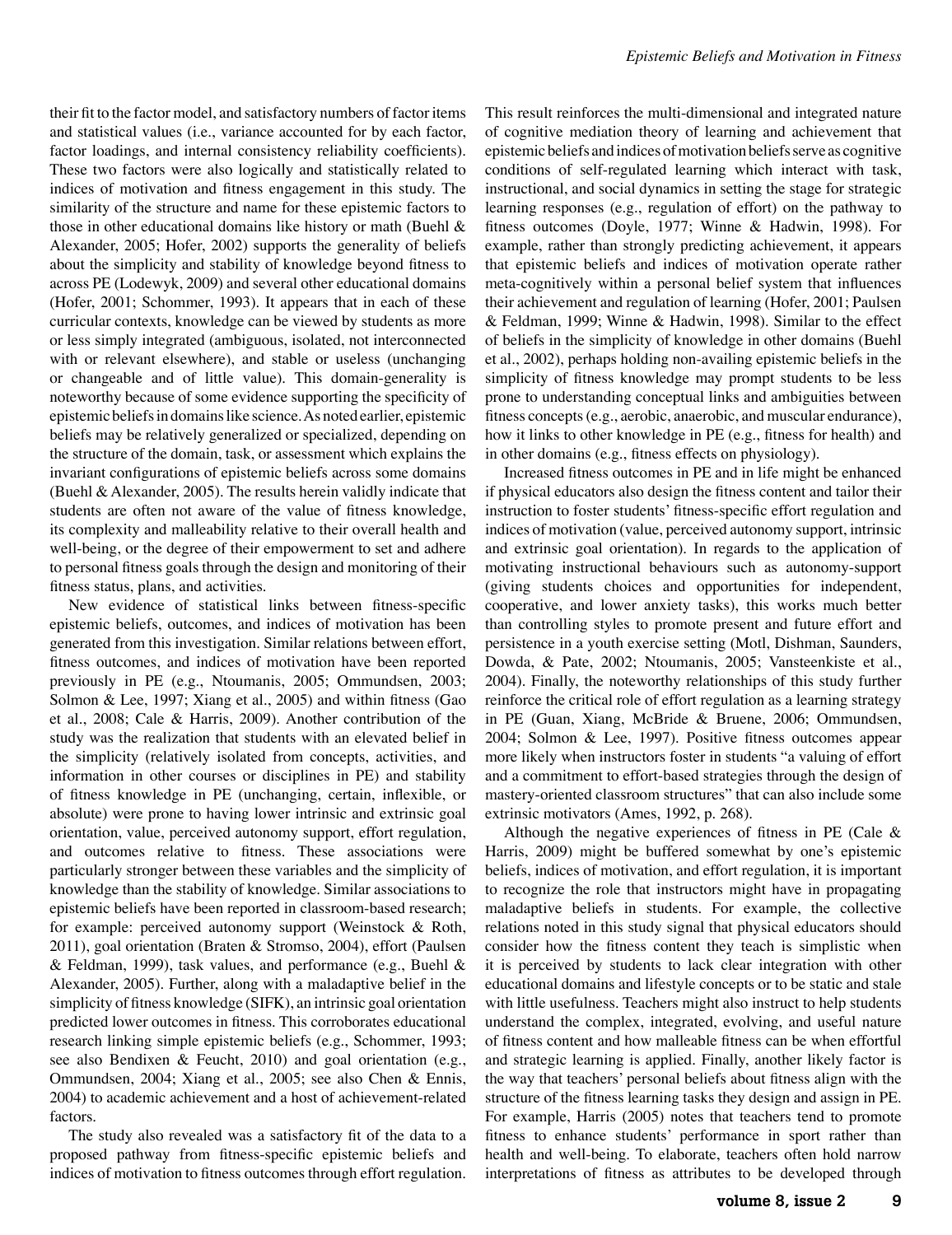vigorous training and testing along with pressure to raise activity levels. Such beliefs have prompted teachers to use methods and activities that compromise objectives so critical to active living like the attainment of knowledge, skills, and dispositions through positive activity experiences. Harris (2005) adds that teachers often implement "forced fitness regimes, directed activity with minimum learning, inactive PE lessons involving excessive theory or teacher talk, and dull and uninspiring drills... or activity-based units (e.g., blocks of work on aerobics, cross-country running, circuit-training) delivered with minimal learning and limited pupil involvement" (p. 89). Pintrich et al. (1993) reports that classroom teachers too often assign tasks that lack authenticity (application), the need for critical thinking, and ambiguity in the final product or answer that "can promote misconceptions such as a false understanding that the domain is fundamentally simple and stimulate superficial outcomes with the task" (p. 181).

In conclusion, this study goes beyond recent investigations of links between motivation, effort, and physical activity performance in PE (e.g., Agbuga & Xiang, 2008; Chen & Chen, 2012; Zhang et al., 2012) by heightening awareness as to the nature of fitnessspecific epistemic beliefs and their relation to effort regulation, indices of motivation, and outcomes in fitness during PE. Future research could build on this study by, for example, studying these constructs in conjunction with a trichotomous (Agbuga & Xiang, 2008) or 2 x 2 achievement goal orientation along with social goals (Guan et al., 2006). We also encourage research that uses qualitative methods (e.g., interviews) in conjunction with those used herein to explore if students' epistemic knowledge convictions about other disciplines within PE (i.e., dance, educational gymnastics, and games) are also consistent with their epistemic beliefs about fitness.

#### **References**

- Agbuga, B., & Xiang, P. (2008). Achievement goals and their relations to self-reported persistence/effort in secondary physical education: A trichotomous achievement goal framework. *Journal of Teaching in Physical Education, 27*, 293-310.
- American College of Sports Medicine (ACSM). (1998). Position stand: The recommended quantity and quality of exercise for developing and maintaining cardio-respiratory and muscular fitness, and flexibility in healthy adults. *Medicine & Science in Sports & Exercise, 30*(6), 975- 991.
- Ames, C. (1992). Classroom goals, structures, and student motivation. *Journal of Educational Psychology, 84*, 261-271.
- Arbuckle, J. L. (2003). *Amos 5.0 update to the Amos user's guide*. Chicago, IL: SPSS.
- Bandura, A. (1986). *Social foundations of thought and action: A social cognitive theory*. Englewood Cliffs, NJ: Prentice Hall.
- Barr-Anderson, D. J.,Young, D. R., Sallis, J. F., Neumark-Sztainer, D. R., Gittelsohn, J., Webber, L., ... & Jobe, J. B. (2007). Structured physical activity and psychosocial correlates in middle-school girls. *Preventive Medicine, 44*, 404–409.
- Bendixen, L.D., & Feucht, F.C. (2010). *Personal epistemology in the classroom: Theory, research, and implications for practice*. New York, NY: Cambridge University Press.
- Bonello, M. (2008). *Sixth grade students; mental models of physical education concepts: A framework theory perspective* (Doctoral dissertation, University of Maryland, College Park). Retrieved from http://books.google.ca/books?hl=en&lr=&id=\_GCM3L6u\_v sC&oi=fnd&pg=PR11&dq=Marina+Bonello&ots=CgkONs4IJI& sig=VSEnhsHY7ZmCPWyfh0EokJzOpxo#v=onepage&q=Mari na%20Bonello&f=false
- Braten, I & Stromso, H.I. (2004). Epistemological beliefs and implicit theories of intelligence as predictors of achievement goals. *Contemporary Educational Psychology, 29*, 371-388.
- Buehl, M.M. & Alexander, P.A. (2005). Motivation and performance differences in students' domain-specific epistemological belief profiles. *American Educational Research Journal, 42*(4), 697-726.
- Buehl, M.M., Alexander, P. A. & Murphy, P.K. (2002). Beliefs about schooled knowledge: Domain specific or Domain General? *Contemporary Educational Psychology, 27*, 415-449.
- Cale, L., & Harris, J. (2009). Fitness testing in physical education – a misdirected effort in promoting healthy lifestyles and physical activity? *Physical Education and Sport Pedagogy, 14*(1), 89-108.
- Chen, S., & Chen, A. (2012). Ninth-graders' energy balance knowledge and physical activity behaviour: An expectancy-value perspective. *Journal of Teaching in Physical Education, 31*, 293-310.
- Chen, A., & Ennis, C. (2004). Goals, interests and learning in physical education. *Journal of Educational Research, 97*, 329-338.
- Cothran, D.J., & Kulinna, P.H. (2006). Students' perspectives on direct, peer, and inquiry teaching strategies. *Journal of Teaching in Physical Education, 25*, 166-181.
- Deci, E.L., & Ryan, R.M. (2002). *Handbook of self-determination research*. Rochester, NY: University of Rochester Press.
- Dodds, P., Griffin, L.L., & Placek, J.H. (2001). A selected review of the literature on development of learners' domain-specific knowledge [Special Issue]. *Journal of Teaching in Physical Education, 20*, 301- 313.
- Doyle, W. (1977). Paradigms of research for teacher effectiveness. *Review of Research in Education, 5*,163-198.
- Duncan, T.G., & McKeachie, W.J. (2005). The making of the motivated strategies for learning questionnaire. *Educational Psychologist, 40*, 117-128.
- Ferrer-Caja, E., & Weiss, M.R. (2000). Predictors of intrinsic motivation among adolescent students in physical education. *Research Quarterly for Sport and Exercise, 71*, 267-279.
- Gao, Z., Newton, M., & Carson, R.L. (2008). Students' motivation, physical activity levels, and health- related physical fitness in fitness class. *Middle Grades Research Journal, 3*(4), 21-39.
- Guan, J., Xiang, P., McBride, R. & Bruene, A. (2006). Achievement goals, social goals, and students' reported persistence and effort in high school physical education. *Journal of Teaching in Physical Education, 25*, 54-67.
- Haerens, L., Kirk, D., Cardon, G., De Bourdeaudhuij, I., & Vanstenkiste, M. (2010). Motivational profiles for secondary school physical education and its relationship to the adoption of a physical active lifestyle among university students. *European Physical Education Review, 16*(2), 117-139.
- Hare, M., & Graber, K. (2000). Student misconceptions during two invasion game units in physical education: A qualitative investigation of student thought processing. *Journal of Teaching in Physical Education, 20*, 55-77.
- Harris, J. (2005). Health-related exercise and physical education. In K. Green & K. Hardman (Eds.), *Physical education: Essential issues* (pp. 78-97). New York, NY: Sage
- Haugen, T., Ommundsen, Y., & Seiler, S. (2013). The relationship between physical activity and physical self-esteem in adolescents: The role of physical fitness indices. *Pediatric Exercise Science*, 25, 138-153.
- Hofer, B. (2001). Personal epistemology research: Implications for learning and teaching. *Journal of Educational Psychology Review, 13*, 353-383.
- Hofer, B.K. (2002). Dimensionality and disciplinary differences in personal epistemology. *Contemporary Educational Psychology, 25*(4), 378-405.
- Lodewyk, K.R. (2009). Exploring relations among achievement and beliefs about epistemology and ability in high school physical education students. *The Physical Educator, 66*(3), 124-138.
- Lodewyk, K.R., Jamieson-Noel, D. & Winne, P. H. (2009). High school students' motivation and use of learning strategies during work on differently structured tasks. *Educational Psychology, 29*(1), 1-25.